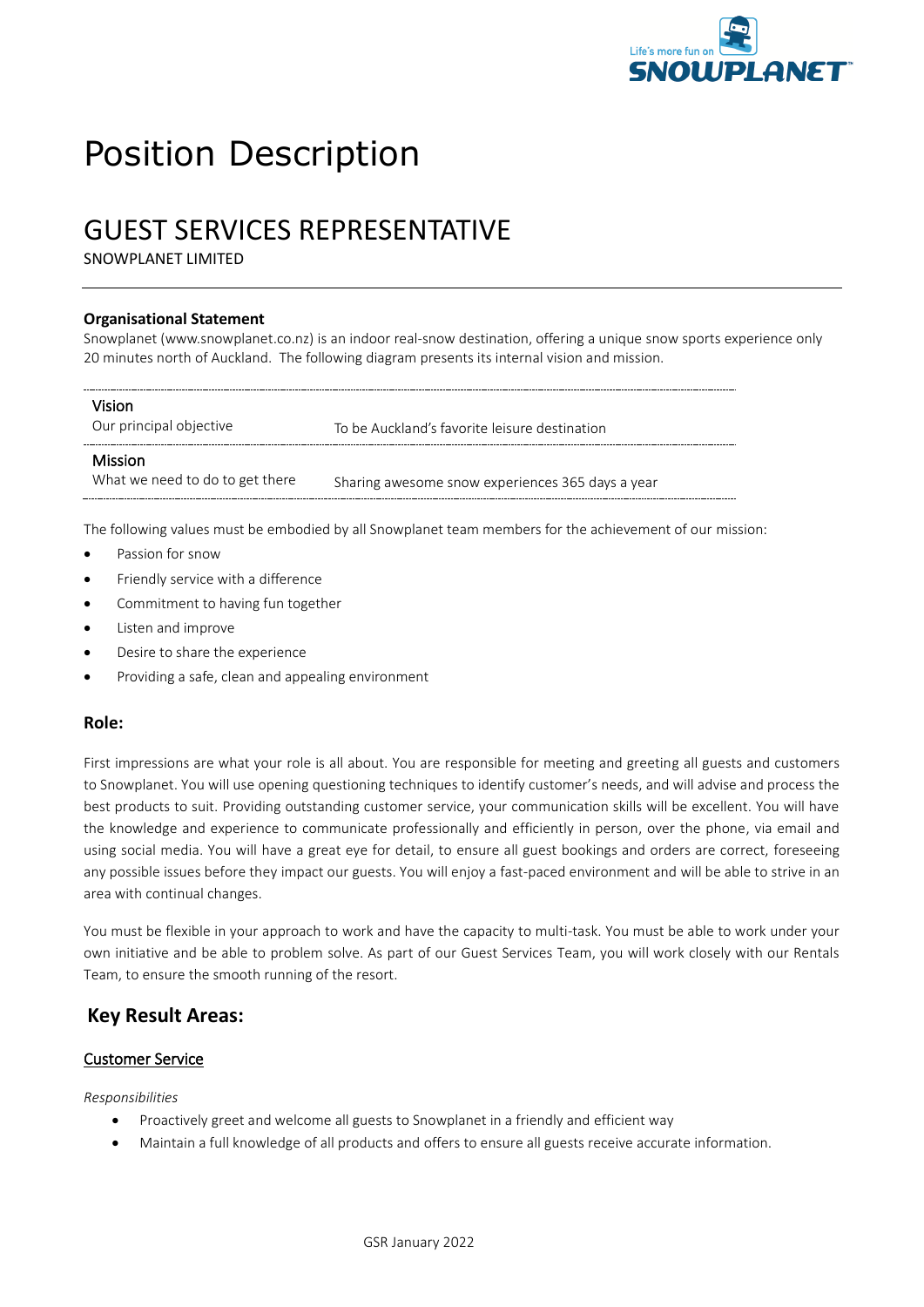

• Actively seek Net Promoter Score (NPS) feedback from all guests. Use this information to implement change for improvement.

#### Systems

*Responsibilities*

- Process sales through Snowplanet's 'Green 4' ticketing system
- Use 'Green 4' to make future bookings both accurately and efficiently
- Be fully conversant with the 'Green 4' scheduler, using this to accurately check rosters and daily bookings, and assign lessons and Snowsports Instructors in an accurate manner to avoid operational issues and customer disappointment.
- Assist the Guest Services Manager with the processing of One Sport bookings as necessary

#### Communication

*Responsibilities*

- Actively engaging customers in conversation and use open questioning techniques to determine their needs, whilst identifying opportunities to up sell.
- Seamless daily communication with our Snowsports Academy instructors as required for same day bookings.
- Answer all incoming telephone calls in an efficient manner once priority has been given to any customers being served on site. Provide accurate information and/or transferring calls to other areas within the business. Messages will be cleared in a timely fashion to ensure optimal customer service.
- Respond to customer emails and website enquires in a professional manner, answering all questions with the accurate information.
- Respond to Facebook requests and messages in a professional manner, answering all questions with the accurate information.
- Proactively communicate and where necessary escalate issues to the on-duty GSR Manager.
- Liaise with and support the Duty Manager in their capacity as the overseer of the Resort in the absence of a senior HoD (The General Manager, Director of Snowsports, or GM Sales & Marketing).

#### Groups

*Responsibilities*

- At the start of your working day, gain a full understanding of the specific requirements and deliverables of any group bookings that will be arriving, to ensure excellent customer service
- At the start of your working day, gain a full understanding of the specific requirements and deliverables regarding school bookings to ensure excellent customer service
- At the start of your working day, gain a full understanding of the specific requirements and deliverables regarding all children's birthday parties to ensure excellent customer service.

#### Health & Safety

*Responsibilities*

- Actively question any unsafe working practices and provide operational improvements
- Report any risks, hazards, near misses or accidents to your line manager and in writing via our Snowplanet Communication App.
- Know what to do in the case of emergency.